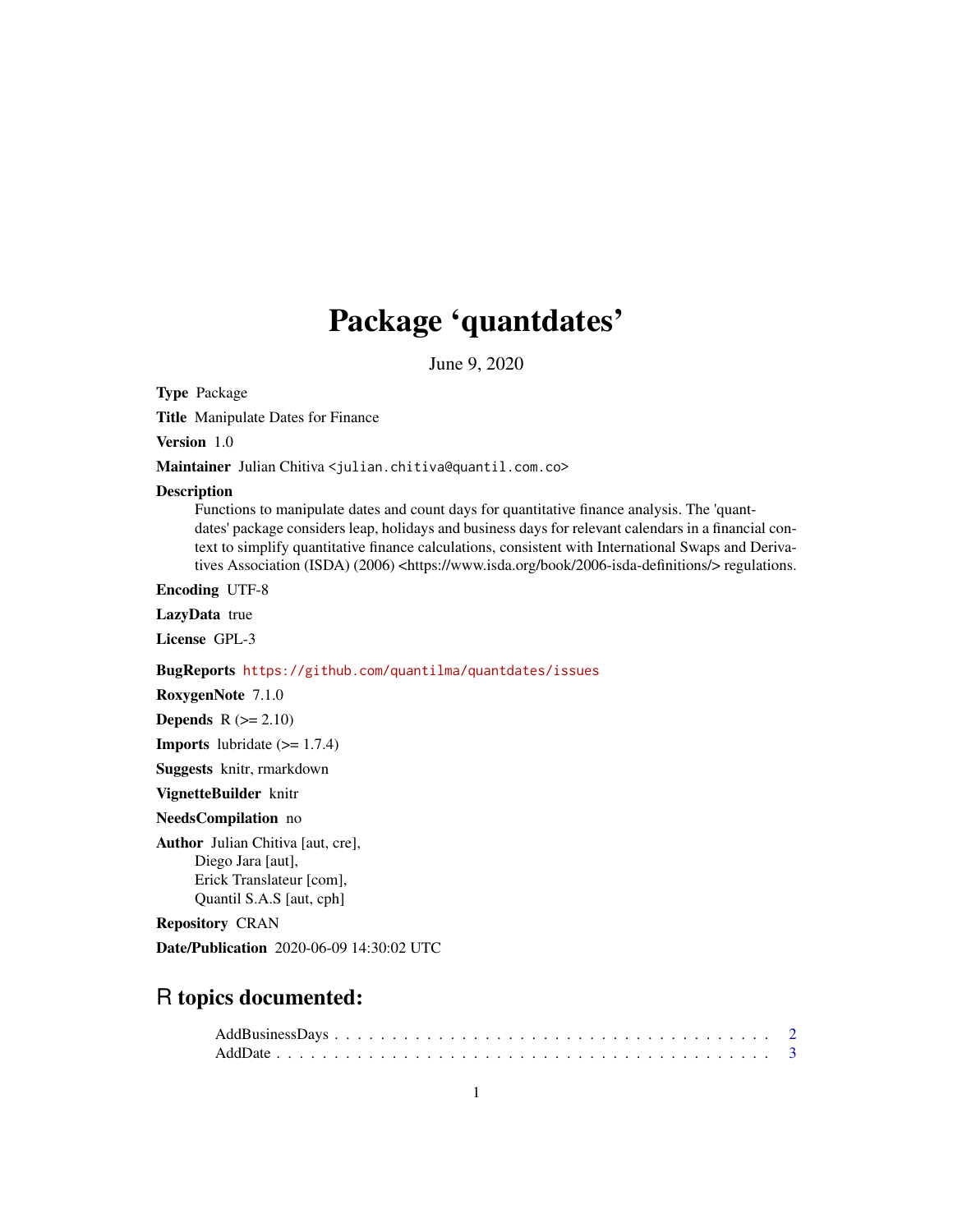# <span id="page-1-0"></span>2 AddBusinessDays

| Index | 14 |
|-------|----|

AddBusinessDays *AddBusinessDays*

# Description

Function to add a number of business days to a specific date. Currently the function work for returning values between 2000 and 2030.

#### Usage

```
AddBusinessDays(date = Sys.Date(), numDate, loc = "BOG")
```
# Arguments

| date    | Initial date, the default is set to the date returned by Sys.Date(). |
|---------|----------------------------------------------------------------------|
| numDate | Number of dates to be add (positive or negative).                    |
| $1$ oc  | String that determines the location for business days. See details.  |

#### Details

loc refers to the location for business days:

- NY for New York.
- LDN for London.
- NYLDN for the intersection of business days in New York and London.
- BOG for Bogota.
- BOGNY for the intersection of business days in Bogota and New York.

#### Value

The output is the final date after adding the number of business dates to the initial date. If the initial date is a non-working date, the result of the function for numDate equal to 0 or 1 is the same.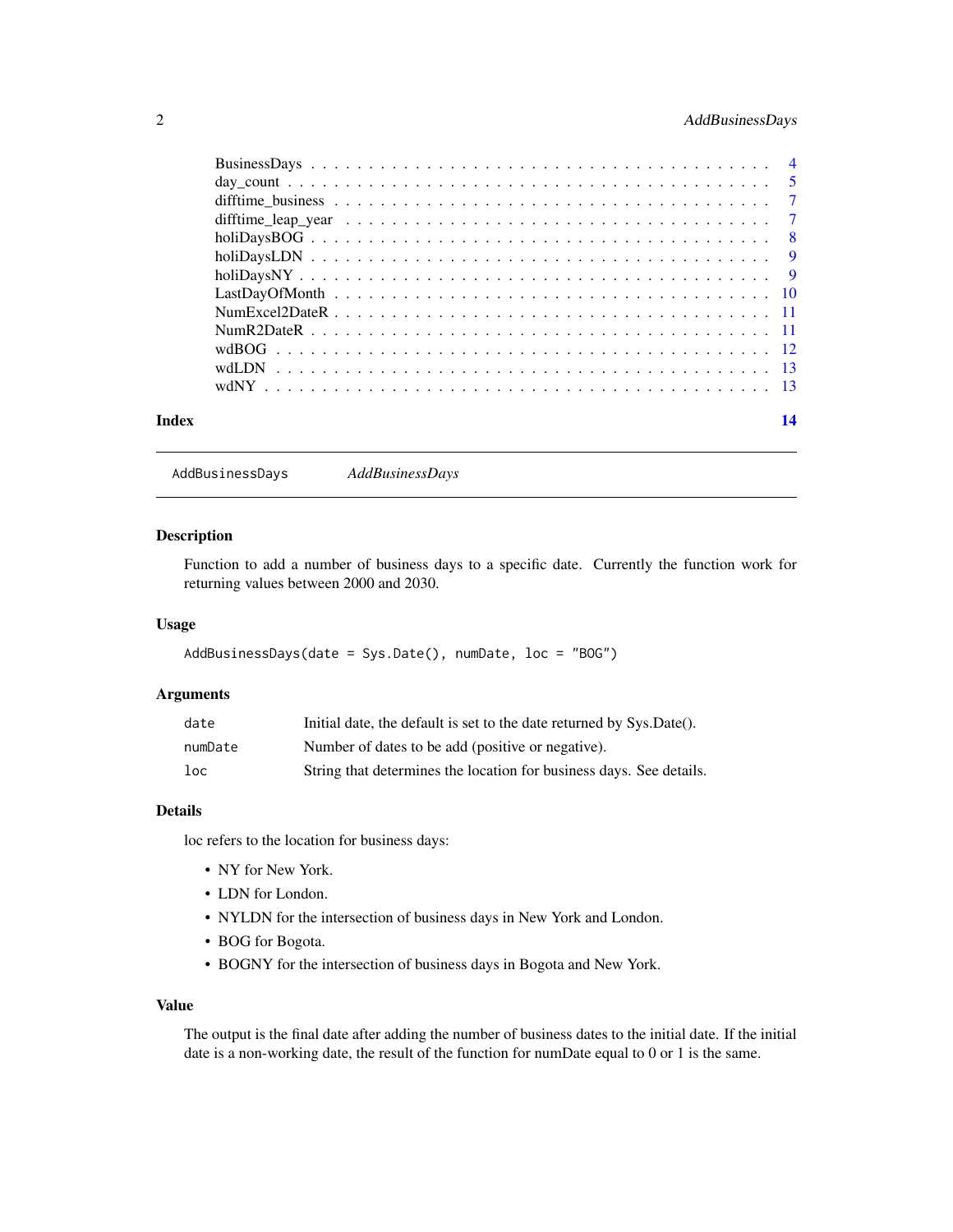#### <span id="page-2-0"></span>AddDate 3

#### Author(s)

Diego Jara

#### Examples

```
# Date input as Date object
AddBusinessDays(date = Sys.Date(),numDate = 15,loc = 'BOG')
```

```
# Date input as character object
AddBusinessDays(date = as.character(Sys.Date()),numDate = 15,loc = 'BOG')
```

|--|

# Description

Function to add a number of days, months and years to a specific date. The length of addDays, addMonths and addYears must be the same.

#### Usage

```
AddDate(date = Sys.Date(), addDays = 0, addMonths = 0, addYears = 0)
```
#### Arguments

| date      | Initial date.                                                     |
|-----------|-------------------------------------------------------------------|
| addDays   | If specified, vector number of days to add to the initial date.   |
| addMonths | If specified, vector number of months to add to the initial date. |
| addYears  | If specified, vector number of years to add to the initial date.  |

#### Value

The output is the final date after adding the number of days, months and years to the initial date.

#### Author(s)

Julian Chitiva and Diego Jara

```
# Date input as Date object
AddDate(date = Sys.Date(),addDays=14,addMonths=2,addYears=3)
# Date input as character object
AddDate(date = '2019-10-04',addDays=14,addMonths=2,addYears=3)
```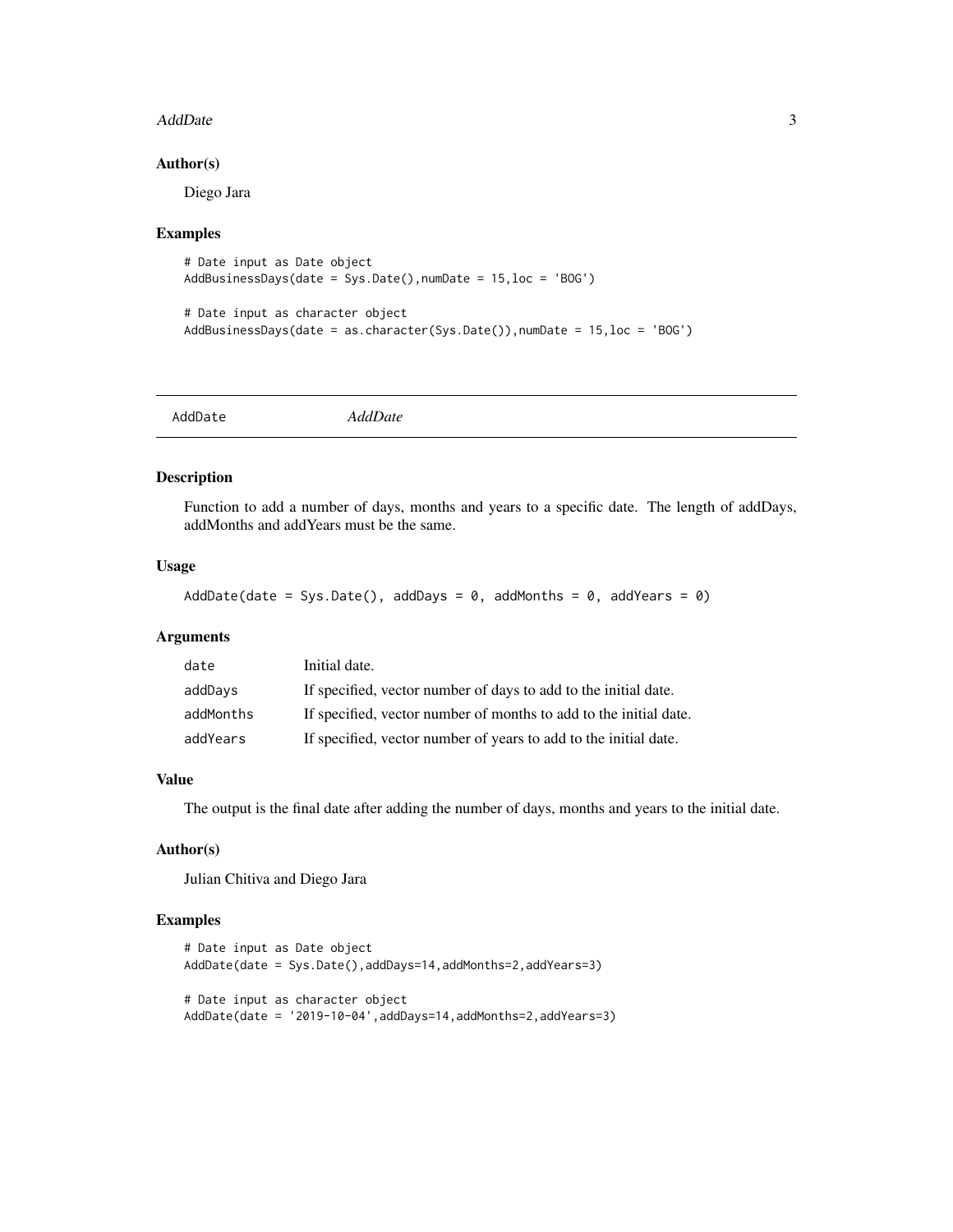<span id="page-3-0"></span>BusinessDays *BusinessDays*

# Description

Calculate business days for a given location. Data availability depends on the location.

#### Usage

BusinessDays(loc = "BOG", from = NULL, to = NULL)

#### Arguments

| 1oc  | String that determines the location for business days. See details.       |
|------|---------------------------------------------------------------------------|
| from | If provided returns available business dates after this date (inclusive). |
| to   | If provided returns available business dates until this date (inclusive). |

#### Details

loc refers to the location for business days:

- NY for New York.
- LDN for London.
- NYLDN for the intersection of business days in New York and London.
- BOG for Bogota.
- BOGNY for the intersection of business days in Bogota and New York.

#### Value

Vector of business days. Data availability depends on the location.

#### Author(s)

Diego Jara and Julian Chitiva

```
# Returns all business days available for the location
BusinessDays(loc='BOG')
# Returns business days within given range for the location and Dates as
# character
BusinessDays(loc='BOG', from='2020-10-10', to='2020-11-10')
# Returns business days within given range for the location and Dates as
# Dates
BusinessDays(loc='BOG', from=as.Date('2020-10-10'), to='2020-11-10')
```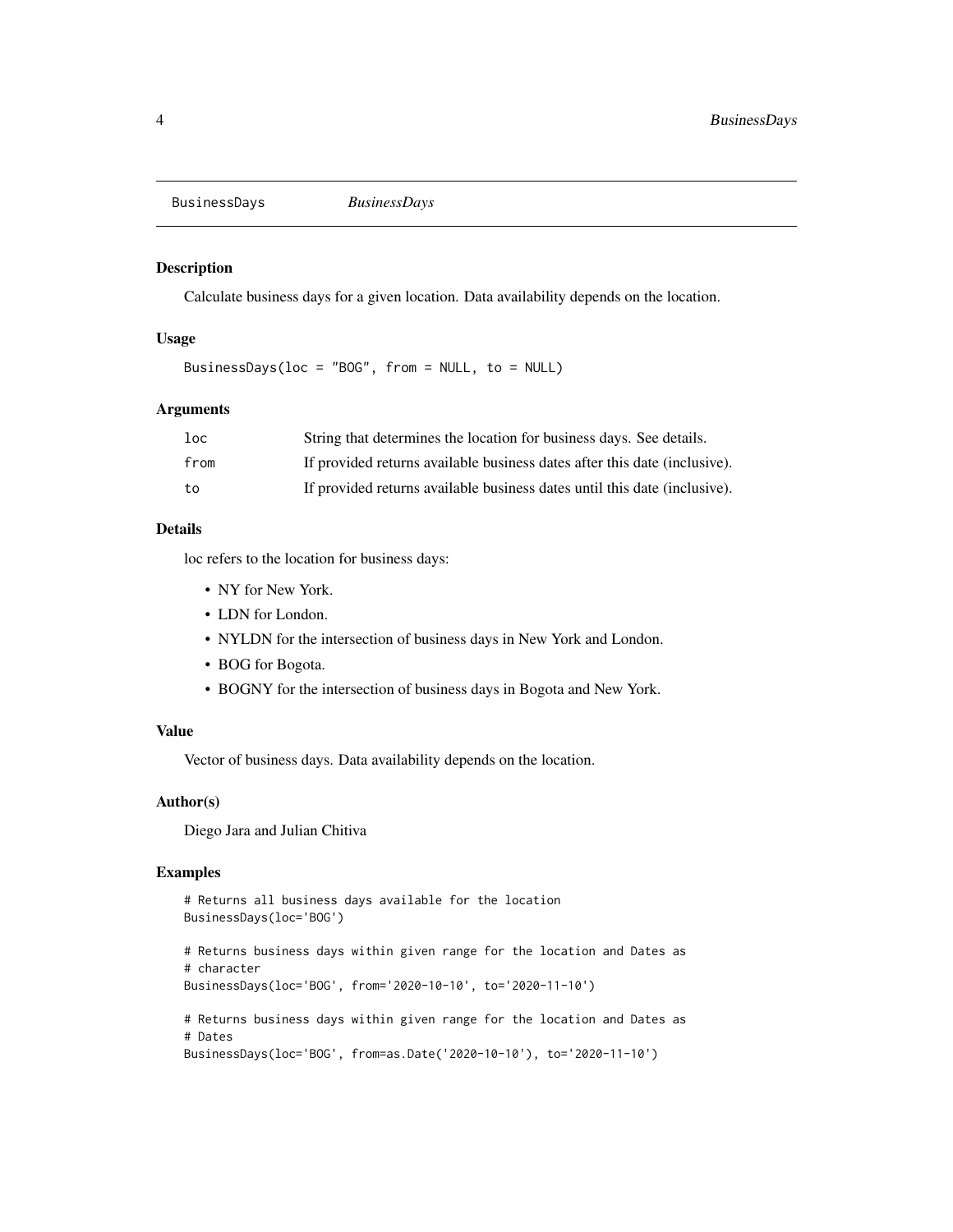```
# Returns all available business days for the locatio after given
# 'from' date as character
BusinessDays(loc='BOG', from='2020-10-10')
```
day\_count *day\_count*

# Description

Function to count the number of years between two dates according to the given convention.

# Usage

```
day_count(tfinal, tinitial, convention = "ACT/365")
```
# Arguments

| tfinal     | Final date.                                           |
|------------|-------------------------------------------------------|
| tinitial   | Initial date.                                         |
| convention | Character that specifies the convention. See details. |

#### Details

The convention accepts the following values:

• 30/360.

$$
DayCount = \frac{360 \times (Y_2 - Y_1) + 30 \times (M_2 - M_1) + (D_2 - D_1)}{360}
$$

Here the dates are in the following format

- tfinal =  $Y_2$ - $M_2$ - $D_2$  (YYYY-MM-DD).
- tinitial =  $Y_1$ - $M_1$ - $D_1$  (YYYY-MM-DD).

It is important to note that

- $-D_1 = \min(D_1, 30)$
- If  $D_1 = 30$  then  $D_2 = \min(D_2, 30)$
- ACT/365 (Default).

$$
DayCount = \frac{Days(tintial, tfinal)}{365}
$$

Also known as ACT/365 Fixed.

• ACT/360.

$$
DayCount = \frac{Days(tintial, tfinal)}{365}
$$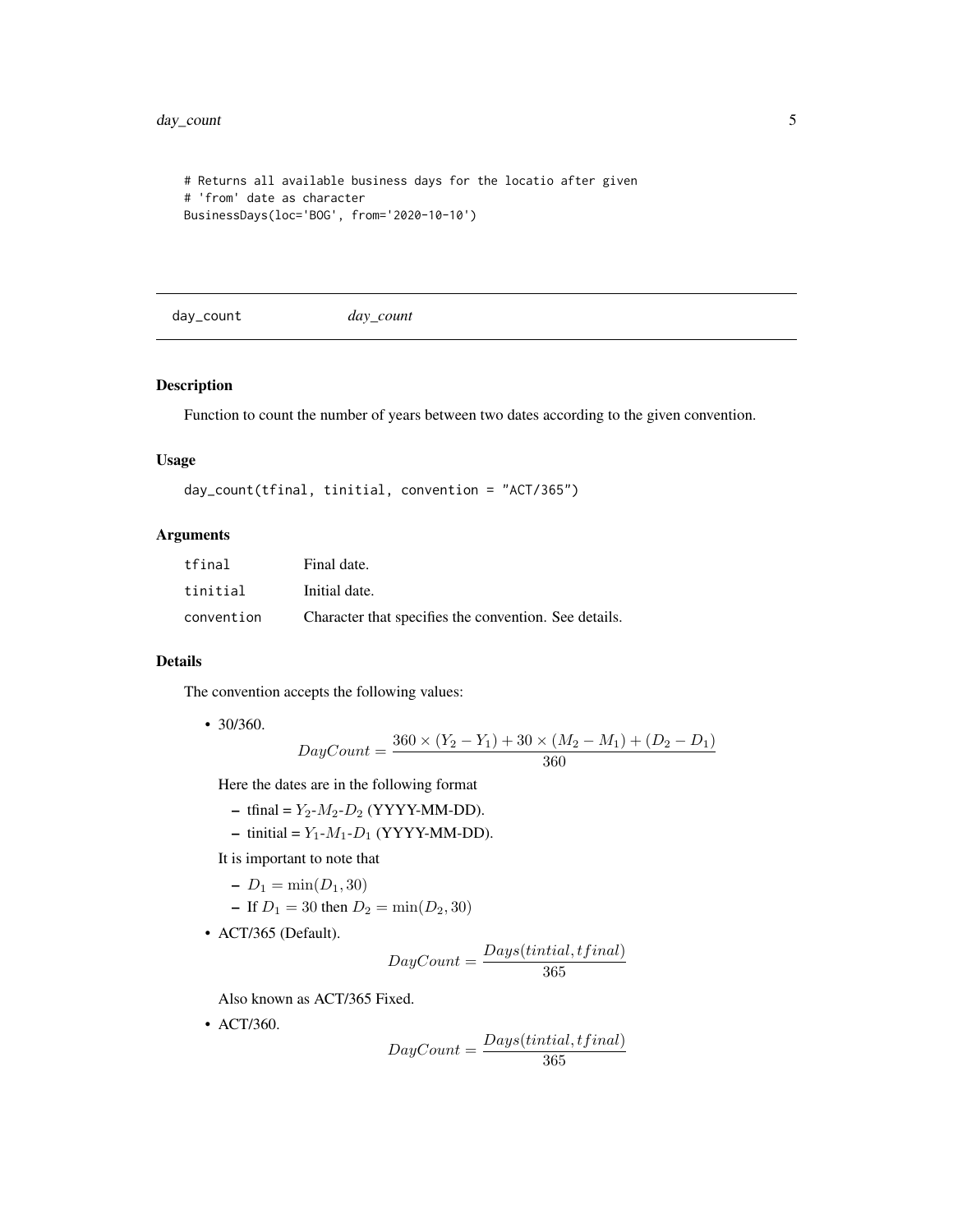• ACT/365L.

$$
DayCount = \frac{Days(tintial, tfinal)}{DiY}
$$

If February 29 is in the range from Date1 (exclusive) to Date2 (inclusive), then  $DiY = 366$ , else  $DiY = 365$ .

• NL/365.

If February 29 is not in the period then actual number of days between dates is used. Else actual number of days minus 1 is used. Day count basis = 365.

• ACT/ACT-ISDA.

$$
DayCount = \frac{Days \; not \; in \; leap \; year}{365} + \frac{Days \; in \; leap \; year}{366}
$$

• ACT/ACT-AFB.

$$
DayCount = \frac{Days(tintial,tfinal)}{DiY}
$$

The basic rule is that if February 29 is in the range from Date1 (inclusive) to Date2 (exclusive), then  $DiY = 366$ , else  $DiY = 365$ .

If the period from Date1 to Date2 is more than one year, the calculation is split into two parts:

- The number of complete years, counted back from the last day of the period.
- The remaining initial stub, calculated using the basic rule.

# Value

Number of years between the specified dates according to the convention.

#### Author(s)

Julian Chitiva

#### Source

International Swaps and Derivatives Association - ISDA.

# References

International Swaps and Derivatives Association. (2006). 2006 ISDA definitions. New York, N.Y: International Swaps and Derivatives Association.

```
#Function accepts Dates as Dates or as characters.
day_count(tfinal='2023-03-08',tinitial='2019-02-28',convention='ACT/365')
day_count(tfinal=as.Date('2023-03-08'),tinitial=as.Date('2019-02-28'),convention='ACT/360')
day_count(tfinal='2023-03-08',tinitial=as.Date('2019-02-28'),convention='30/360')
day_count(tfinal='2023-03-08',tinitial='2019-02-28',convention='NL/365')
day_count(tfinal='2023-03-08',tinitial='2019-02-28',convention='ACT/ACT-ISDA')
day_count(tfinal='2023-03-08',tinitial='2019-02-28',convention='ACT/ACT-AFB')
```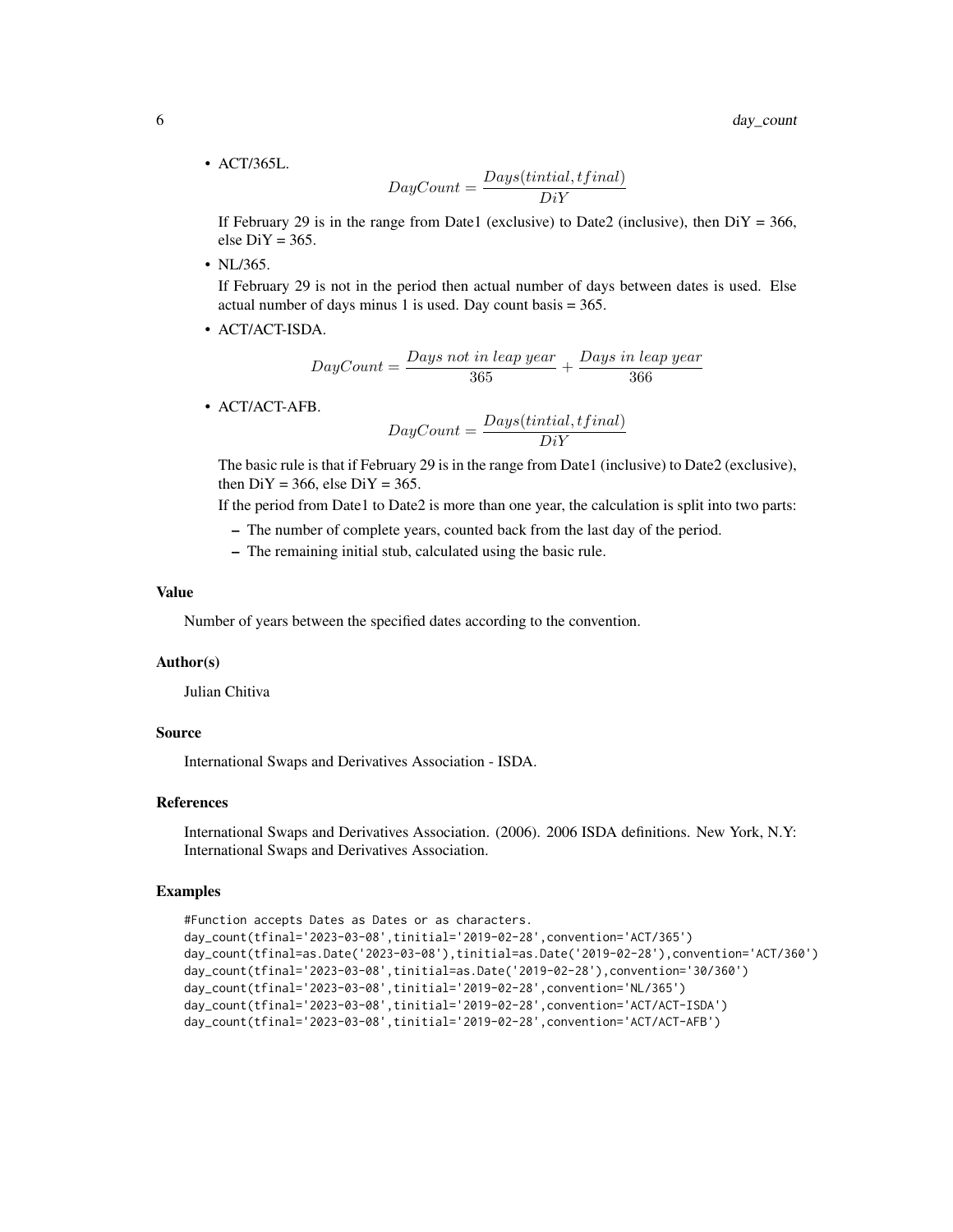<span id="page-6-0"></span>difftime\_business *difftime\_business*

#### Description

difftime\_business

#### Usage

difftime\_business(tfinal, tinitial, wd = wdBOG)

#### Arguments

| tfinal   | Final date, it must be a business day.                                           |
|----------|----------------------------------------------------------------------------------|
| tinitial | Initial date, it must be a business day.                                         |
| wd       | Vector of dates with business days. The default are the business days of Bogota. |

#### Value

Number of days between the specified dates.

#### Author(s)

Diego Jara

Function to count the number of business days between two dates.

#### Examples

```
#Function accepts Dates as Dates or as characters.
difftime_business(tfinal='2023-03-08',tinitial='2019-02-28',wd=wdBOG)
difftime_business(tfinal=as.Date('2023-03-08'),tinitial=as.Date('2019-02-28'),wd=wdBOG)
difftime_business(tfinal='2023-03-08',tinitial=as.Date('2019-02-28'),wd=wdLDN)
difftime_business(tfinal='2023-03-08',tinitial='2019-02-28',wd=wdNY)
```
difftime\_leap\_year *difftime\_leap\_year*

#### Description

Function to count the number of days between two dates. Optional parameters to count without the leap-days.

#### Usage

```
difftime_leap_year(tfinal, tinitial, leapDatesIn = TRUE)
```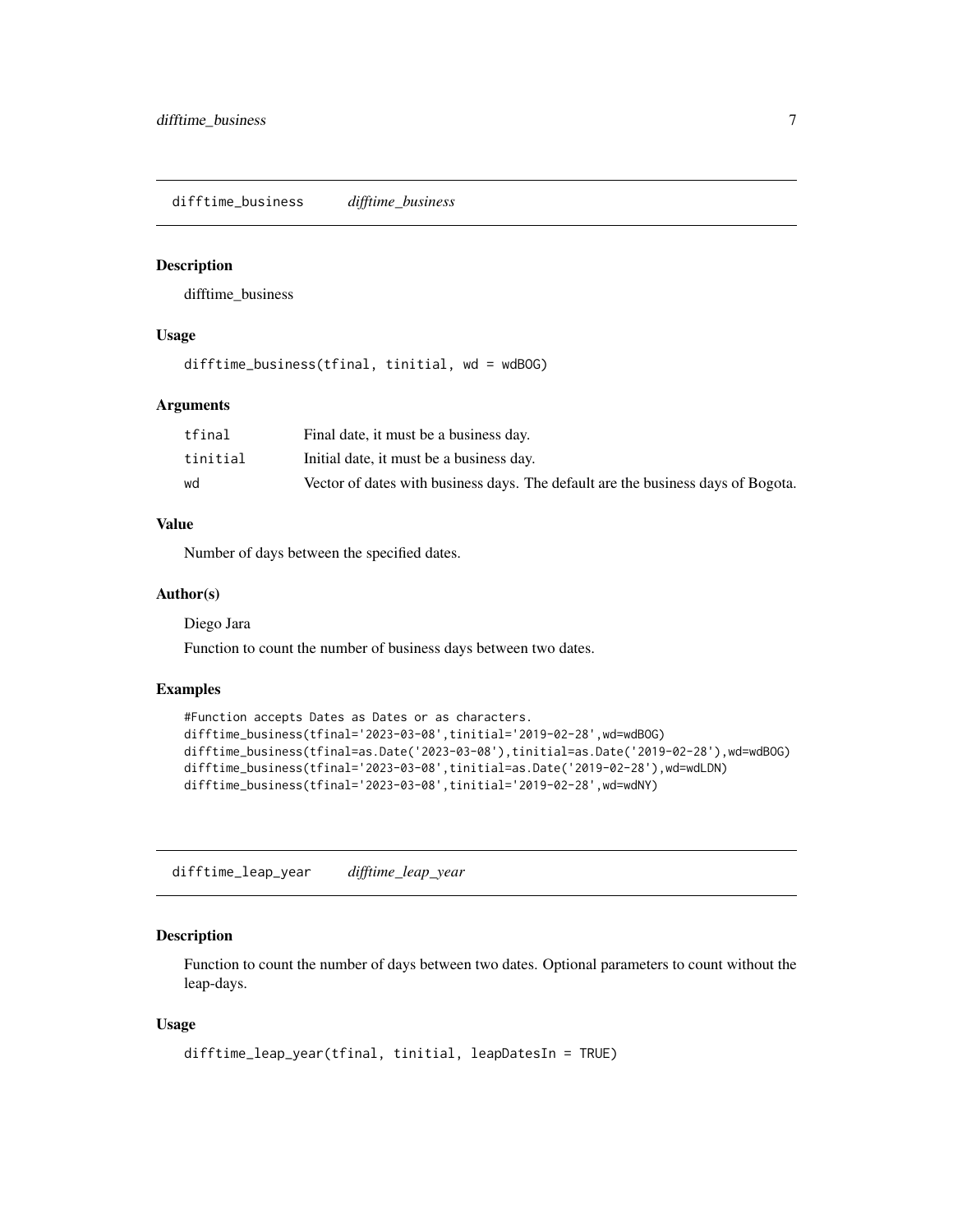# <span id="page-7-0"></span>Arguments

| tfinal      | Final date.                                           |
|-------------|-------------------------------------------------------|
| tinitial    | Initial date.                                         |
| leapDatesIn | If TRUE count leap Dates, else exclude from counting. |

# Value

Number of days between the specified dates.

#### Author(s)

Julian Chitiva and Diego Jara

#### Examples

```
#Function accepts Dates as Dates or as characters.
difftime_leap_year(tfinal='2023-03-05',tinitial='2019-02-28',leapDatesIn=TRUE)
difftime_leap_year(tfinal=as.Date('2023-03-05'),tinitial=as.Date('2019-02-28'),leapDatesIn=TRUE)
difftime_leap_year(tfinal='2023-03-05',tinitial='2019-02-28',leapDatesIn=FALSE)
difftime_leap_year(tfinal='2023-03-05',tinitial=as.Date('2019-02-28'),leapDatesIn=FALSE)
```
holiDaysBOG *Bogota holidays dates.*

#### Description

Bogota (Colombia) holidays dates. The holidays were created using the package timeDate. Dates range between 2011-01-10 and 2050-12-08.

holiDaysBOG Vector of dates of Bogota holidays

#### Usage

holiDaysBOG

# Format

Vector of dates.

# Author(s)

Quantil S.A.S

# Source

Author Calculations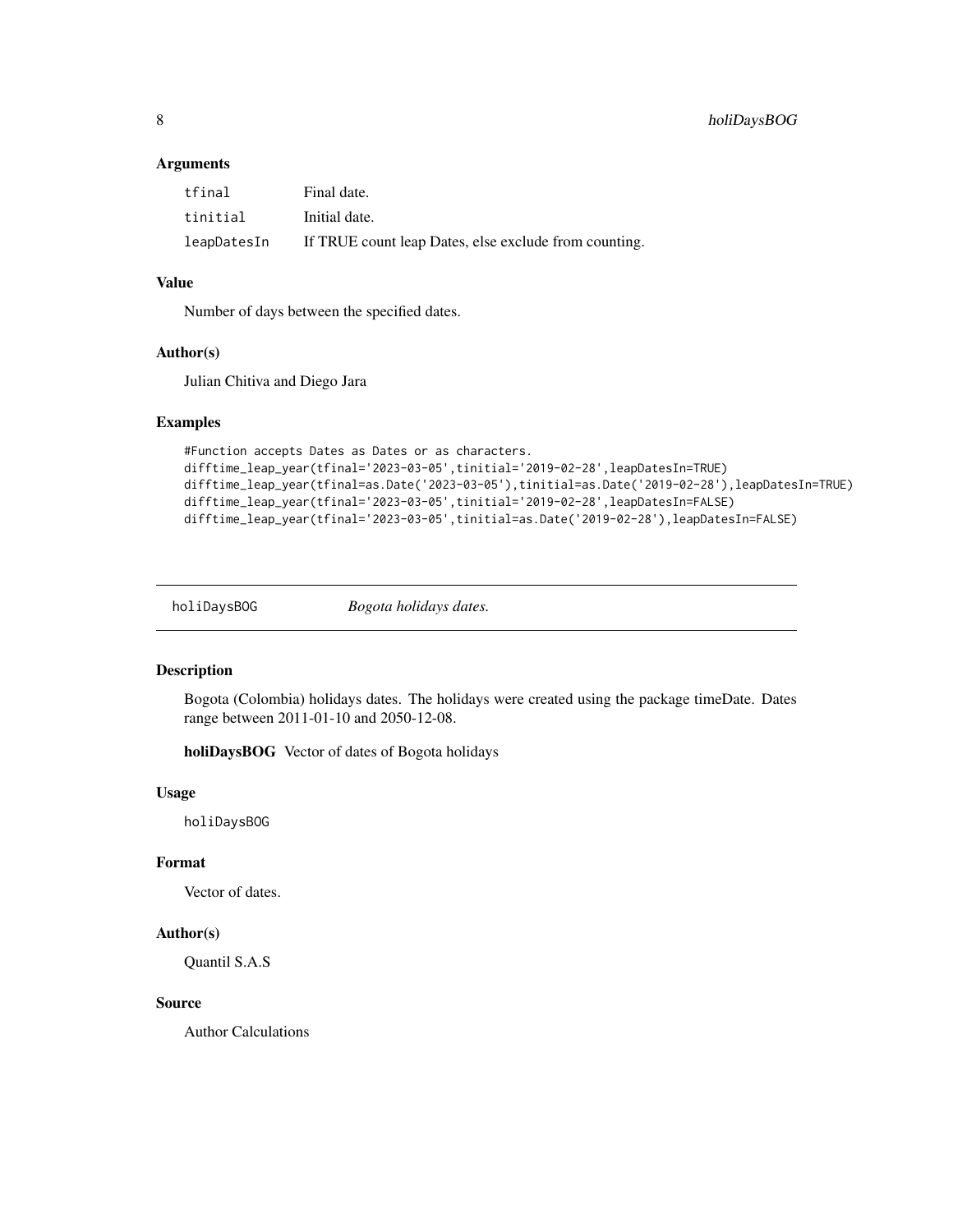<span id="page-8-0"></span>

# Description

London(England) holidays dates. The holidays were created using the package timeDate. Dates range between 1900-04-13 and 2100-12-28.

holiDaysLDN Vector of dates of London holidays

#### Usage

holiDaysLDN

# Format

Vector of dates.

#### Author(s)

Quantil S.A.S

### Source

Author Calculations

holiDaysNY *New York holidays dates.*

# Description

New York-United States holidays dates. The holidays were created using the package timeDate. Dates range between 1900-01-01 and 2100-12-24.

holiDaysNY Vector of dates of New York holidays

# Usage

holiDaysNY

### Format

Vector of dates.

# Author(s)

Quantil S.A.S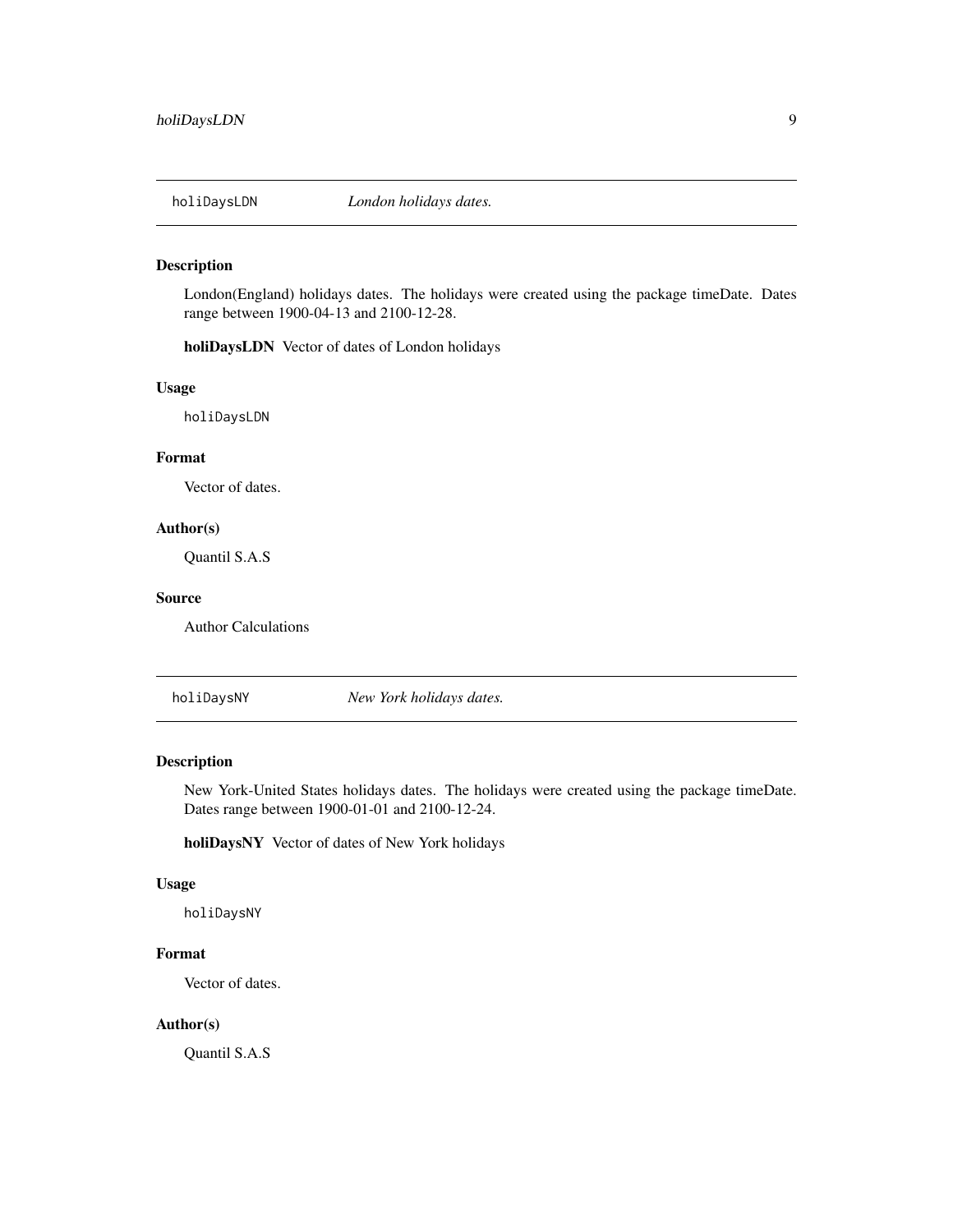# Source

Author Calculations

LastDayOfMonth *LastDayOfMonth*

# Description

Returns the last day of a month.

# Usage

```
LastDayOfMonth(year, month, date = NULL)
```
# Arguments

| vear  | Year as a number.                                                                                        |
|-------|----------------------------------------------------------------------------------------------------------|
| month | Month as a number.                                                                                       |
| date  | If provided, uses year and month from this date. It could be date or a string<br>format date YYYY-MM-DD. |

# Value

Last day of the month in the current year.

# Author(s)

Diego Jara

```
# Return last day of the month in year
LastDayOfMonth(year = 2020, month = 2)
```

```
# Return last day of the month for the date
LastDayOfMonth(date = '2020-02-03')
```
<span id="page-9-0"></span>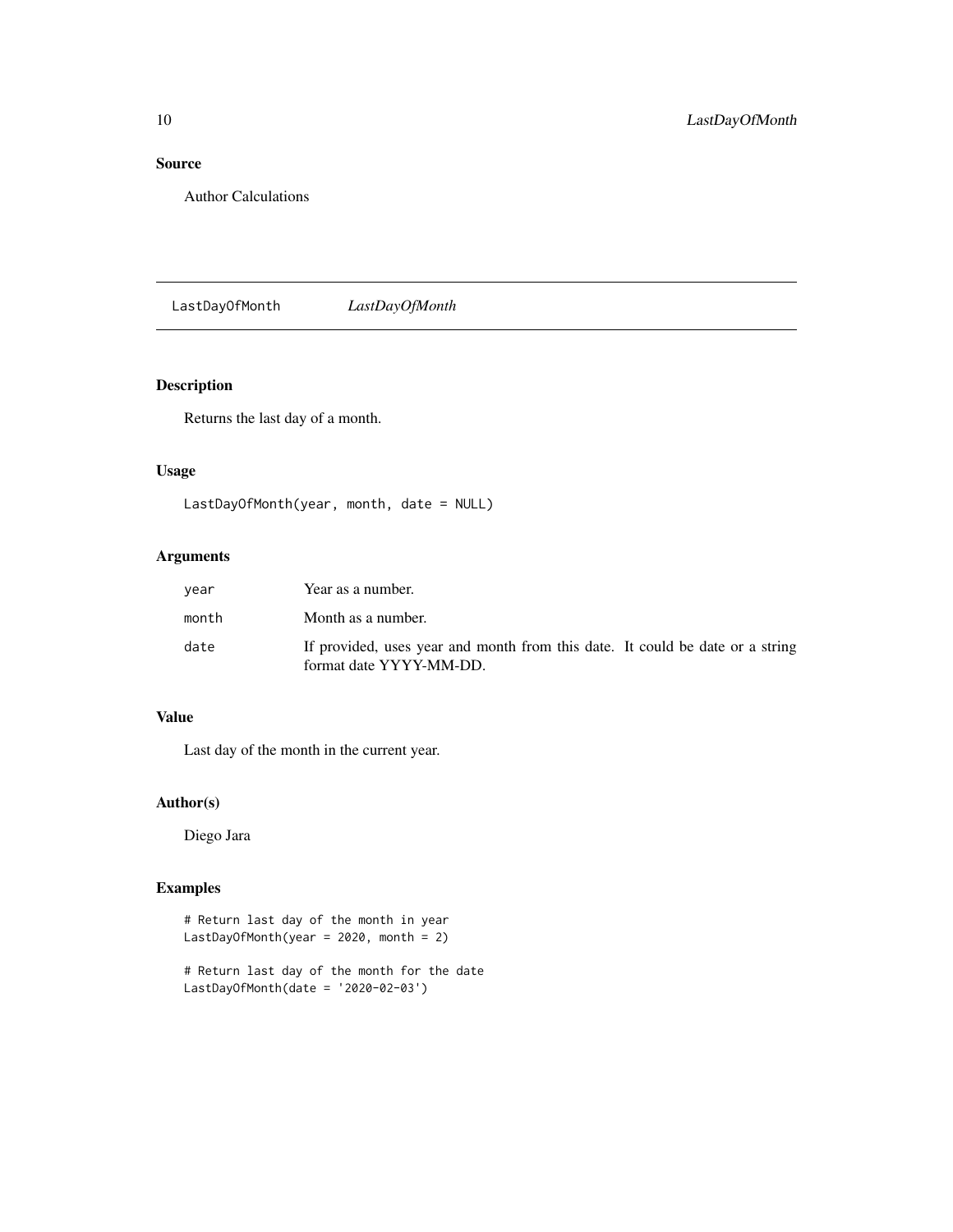# <span id="page-10-2"></span><span id="page-10-0"></span>Description

Takes a date represented by a number in Excel format (origin="1899-12-30") and returns a date in R format.

#### Usage

NumExcel2DateR(date)

# Arguments

date numeric vector.

# Value

date in R.

# Author(s)

Diego Jara

# See Also

For dates with R origin. Other Number to Date: [NumR2DateR\(](#page-10-1))

# Examples

NumExcel2DateR(as.numeric(Sys.Date()))

<span id="page-10-1"></span>

# Description

Takes a date represented by a number in R format (origin="1970-01-01") and returns a date.

#### Usage

NumR2DateR(date)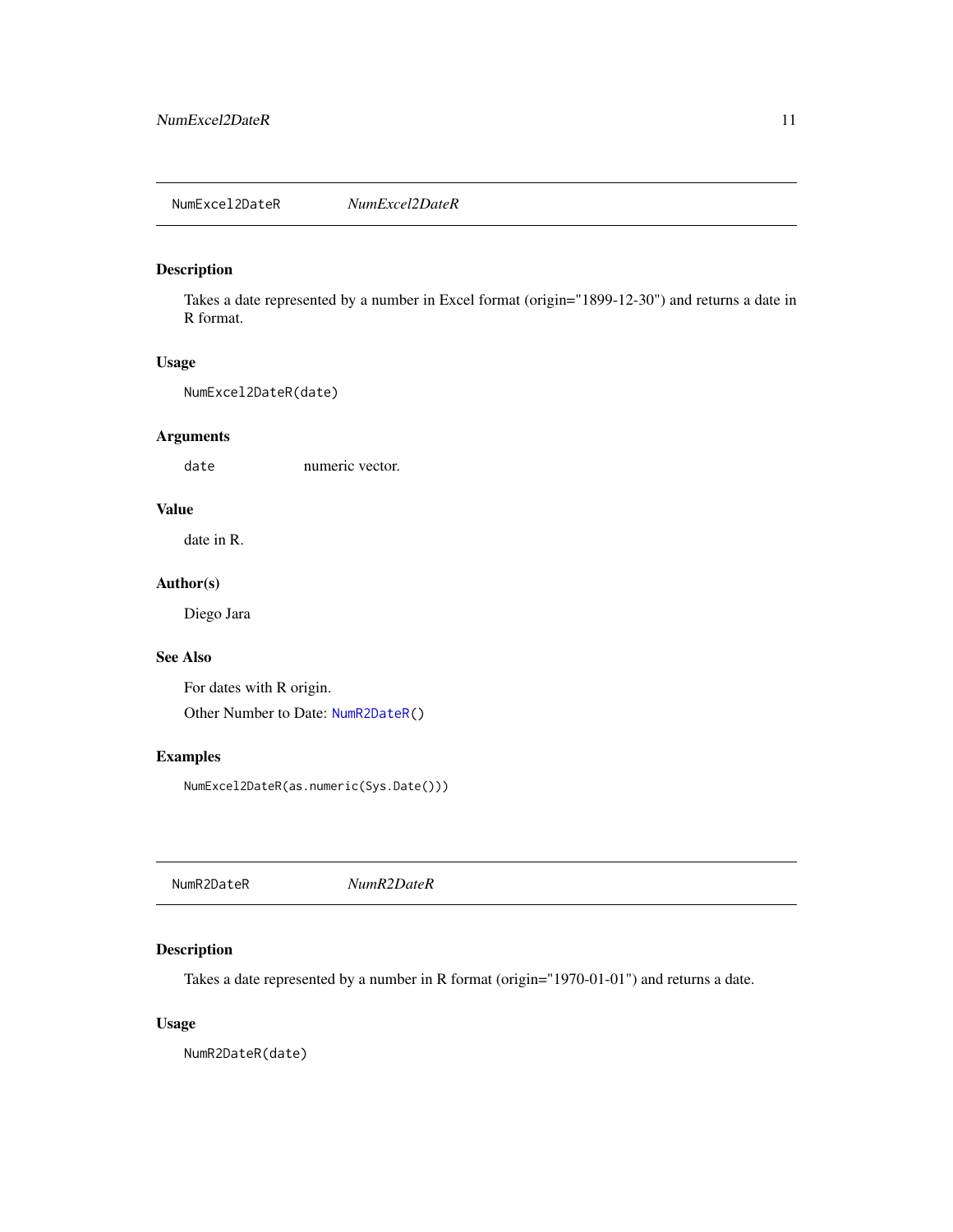# Arguments

date numeric vector.

# Value

date in R.

# Author(s)

Diego Jara

# See Also

For dates with Excel origin. Other Number to Date: [NumExcel2DateR\(](#page-10-2))

# Examples

NumR2DateR(as.numeric(Sys.Date()))

wdBOG *Bogota business dates.*

# Description

Bogota (Colombia) business dates. Dates range between 1998-01-02 and 2030-12-31.

wdBOG Vector of dates of Bogota business days

#### Usage

wdBOG

#### Format

Vector of dates.

# Author(s)

Quantil S.A.S

# Source

Author Calculations

<span id="page-11-0"></span>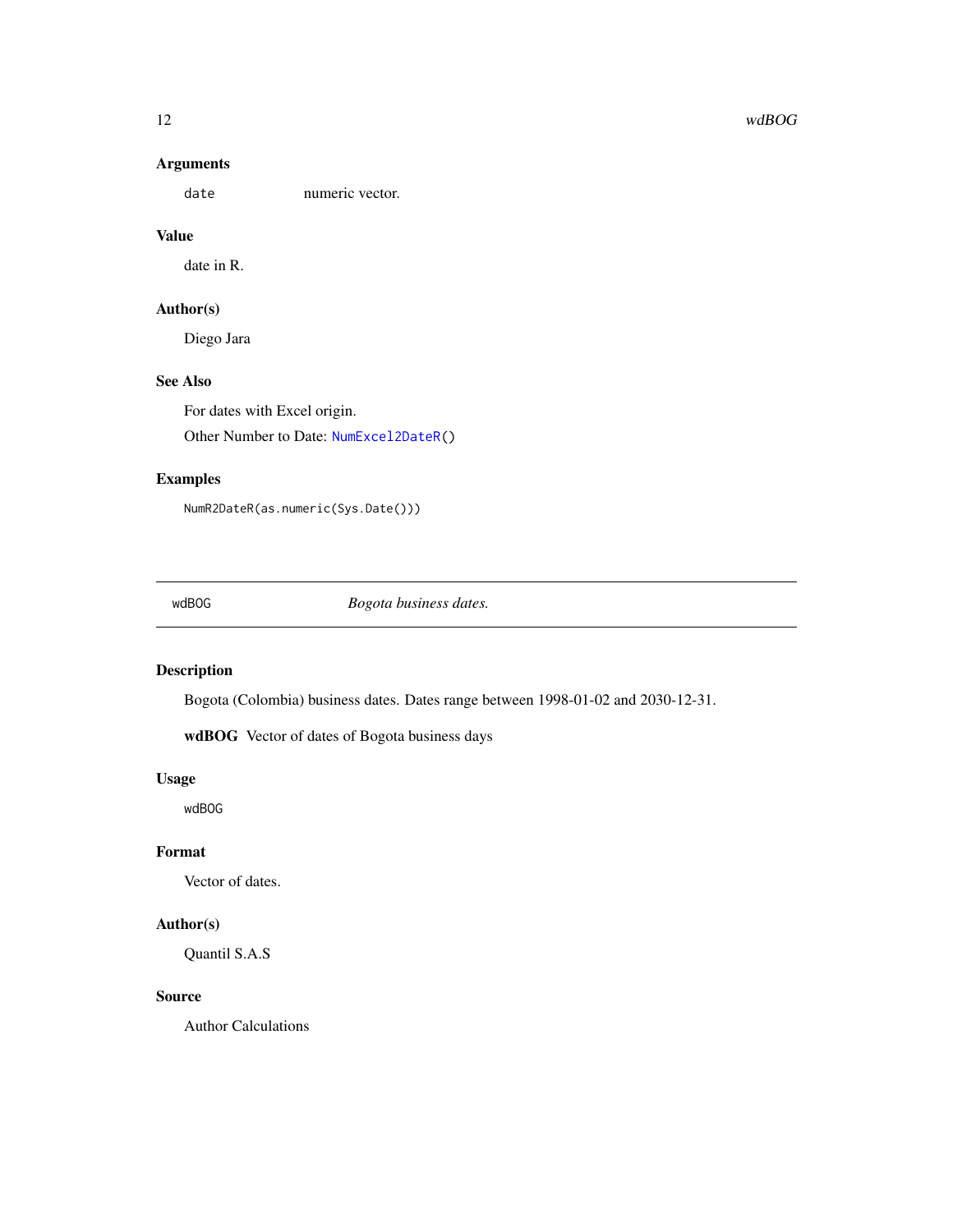<span id="page-12-0"></span>

# Description

London (England) business dates. Dates range between 2000-01-03 and 2030-12-31.

wdLDN Vector of dates of London business days

# Usage

wdLDN

# Format

Vector of dates.

# Author(s)

Quantil S.A.S

# Source

Author Calculations

wdNY *New York business dates.*

# Description

New York (United States) business dates. Dates range between 2000-01-03 and 2030-12-31.

wdNY Vector of dates of New York business days

# Usage

wdNY

#### Format

Vector of dates.

# Author(s)

Quantil S.A.S

#### Source

Author Calculations